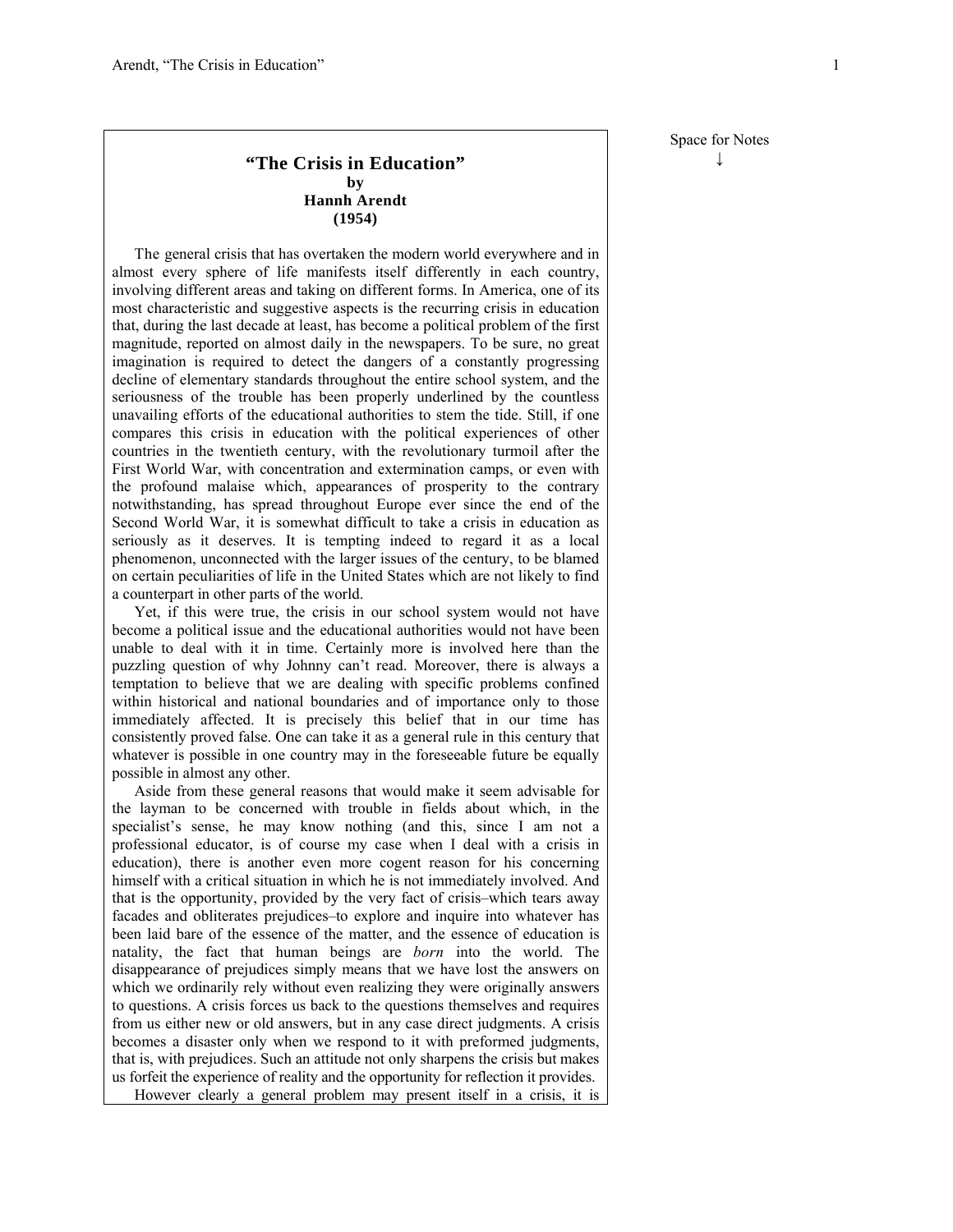nevertheless impossible ever to isolate completely the universal element from the concrete and specific circumstances in which it makes its appearance. Though the crisis in education may affect the whole world, it is characteristic that we find its most extreme form in America, the reason being that perhaps only in America could a crisis in education actually become a factor in politics. In America, as a matter of fact, education plays a different and, politically, incomparably more important role than in other countries. Technically, of course, the explanation lies in the fact that America has always been a land of immigrants; it is obvious that the enormously difficult melting together of the most diverse ethnic groups–never fully successful but continuously succeeding beyond expectation–can only be accomplished through the schooling, education, and Americanization of the immigrants' children. Since for most of these children English is not their mother tongue but has to be learned in school, schools must obviously assume functions which in a nation-state would be performed as a matter of course in the home.

More decisive, however, for our considerations is the role that continuous immigration plays in the country's political consciousness and frame of mind. America is not simply a colonial country in need of immigrants to populate the land, though independent of them in its political structure. For America the determining factor has always been the motto printed on every dollar bill: *Novus Ordo Seclorum, A* New Order of the World. The immigrants, the newcomers, are a guarantee to the country that it represents the new order. The meaning of this new order, this founding of a new world against the old, was and is the doing away with poverty and oppression. But at the same time its magnificence consists in the fact that from the beginning this new order did not shut itself off from the outside world–as has elsewhere been the custom in the founding of utopias–in order to confront it with a perfect model, nor was its purpose to enforce imperial claims or to be preached as an evangel to others. Rather its relation to the outside world has been characterized from the start by the fact that this republic, which planned to abolish poverty and slavery, welcomed all the poor and enslaved of the earth. In the words spoken by John Adams in 1765–that is, before the Declaration of Independence–"I always consider the settlement of America as the opening of a grand scheme and design in Providence for the illumination and emancipation of the slavish part of mankind all over the earth." This is the basic intent or the basic law in accordance with which America began her historical and political existence.

The extraordinary enthusiasm for what is new, which is shown in almost every aspect of American daily life, and the concomitant trust in an "indefinite perfectibility"–which Tocqueville noted as the credo of the common "uninstructed man" and which as such antedates by almost a hundred years the development in other countries of the West–would presumably have resulted in any case in greater attention paid and greater significance ascribed to the newcomers by birth, that is, the children, whom, when they had outgrown their childhood and were about to enter the community of adults as young people, the Greeks simply called *οί νєοι*, the new ones. There is the additional fact, however, a fact that has become decisive for the meaning of education, that this pathos of the new, though it is considerably older than the eighteenth century, only developed conceptually and politically in that century. From this source there was derived at the start an educational ideal, tinged with Rousseauism and in fact directly influenced by Rousseau, in which education became an instrument of politics, and political activity itself was conceived of as a form of education.

The role played by education in all political utopias from ancient times onward shows how natural it seems to start a new world with those who are by birth and nature new. So far as politics is concerned, this involves of course a serious misconception: instead of joining with one's equals in assuming the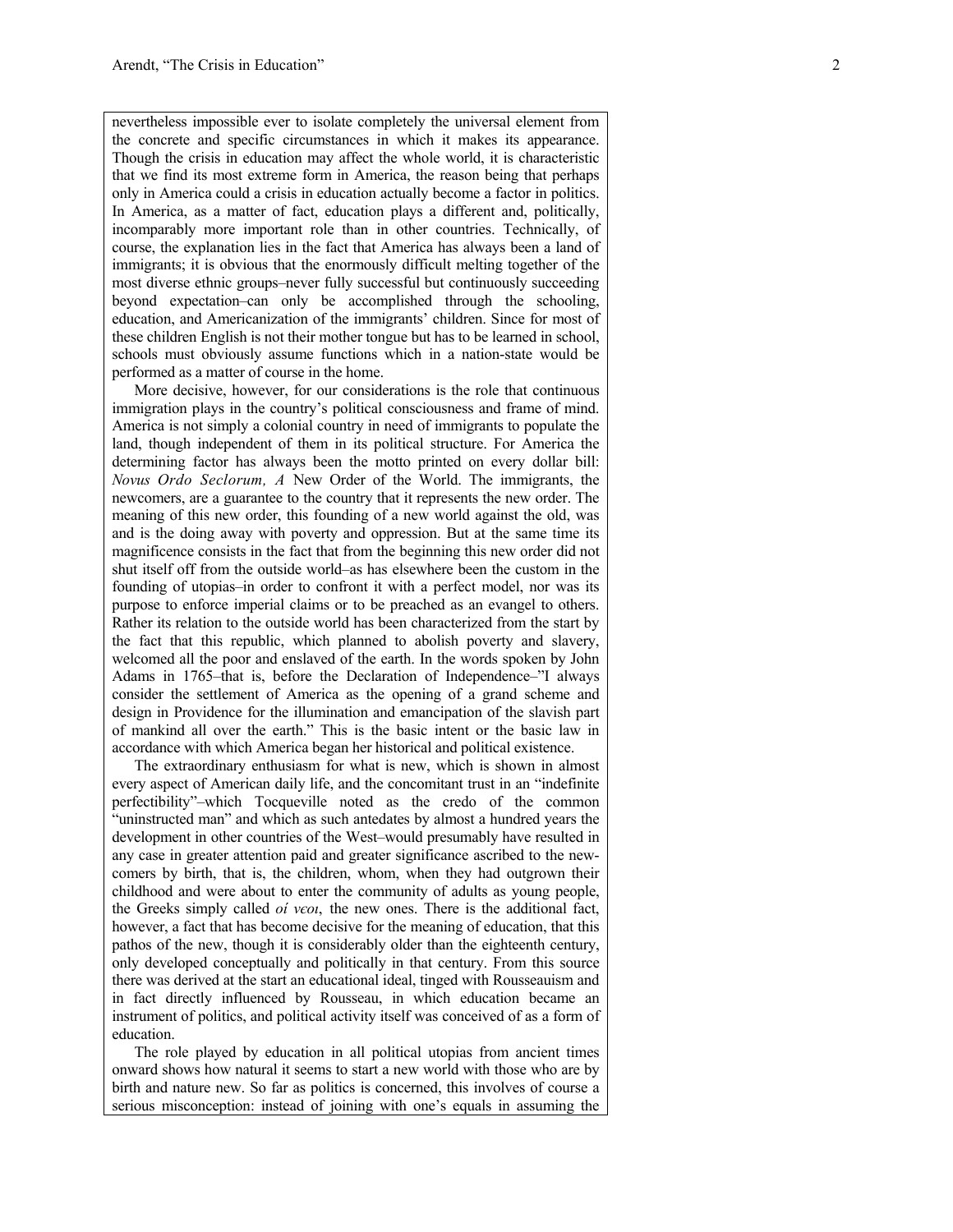effort of persuasion and running the risk of failure, there is dictatorial intervention, based upon the absolute superiority of the adult, and the attempt to produce the new as a *fait accompli*, that is, as though the new already existed. For this reason, in Europe, the belief that one must begin with the children if one wishes to produce new conditions has remained principally the monopoly of revolutionary movements of tyrannical cast which, when they came to power, took the children away from their parents and simply indoctrinated them. Education can play no part in politics, because in politics we always have to deal with those who are already educated. Whoever wants to educate adults really wants to act as their guardian and prevent them from political activity. Since one cannot educate adults, the word "education" has an evil sound in politics; there is a pretense of education, when the real purpose is coercion without the use of force. He who seriously wants to create a new political order through education, that is, neither through force and constraint nor through persuasion, must draw the dreadful Platonic conclusion: the banishment of all older people from the state that is to be founded. But even the children one wishes to educate to be citizens of a utopian morrow are actually denied their own future role in the body politic, for, from the standpoint of the new ones, whatever new the adult world may propose is necessarily older than they themselves. It is in the very nature of the human condition that each new generation grows into an old world, so that to prepare a new generation for a new world can only mean that one wishes to strike from the newcomers' hands their own chance at the new.

All this is by no means the case in America, and it is exactly this fact that makes it so hard to judge these questions correctly here. The political role that education actually plays in a land of immigrants, the fact that the schools not only serve to Americanize the children but affect their parents as well, that here in fact one helps to shed an old world and to enter into a new one, encourages the illusion that a new world is being built through the education of the children. Of course the true situation is not this at all. The world into which children are introduced, even in America, is an old world, that is, a preexisting world, constructed by the living and the dead, and it is new only for those who have newly entered it by immigration. But here illusion is stronger than reality because it springs directly from a basic American experience, the experience that a new order can be founded, and what is more, founded with full consciousness of a historical continuum, for the phrase "New World" gains its meaning from the Old World, which, however admirable on other scores, was rejected because it could find no solution for poverty and oppression.

Now in respect to education itself the illusion arising from the pathos of the new has produced its most serious consequences only in our own century. It has first of all made it possible for that complex of modern educational theories which originated in Middle Europe and consists of an astounding hodgepodge of sense and nonsense to accomplish, under the banner of progressive education, a most radical revolution in the whole system of education. What in Europe has remained an experiment, tested out here and there in single schools and isolated educational institutions and then gradually extending its influences in certain quarters, in America about twenty-five years ago completely overthrew, as though from one day to the next, all traditions and all the established methods of teaching and learning. I shall not go into details, and I leave out of account private schools and especially the Roman Catholic parochial school system. The significant fact is that for the sake of certain theories, good or bad, all the rules of sound human reason were thrust aside. Such a procedure is always of great and pernicious significance, especially in a country that relies so extensively on common sense in its political life. Whenever in political questions sound human reason fails or gives up the attempt to supp l y answers we are faced b y a crisis; for this kind of reason is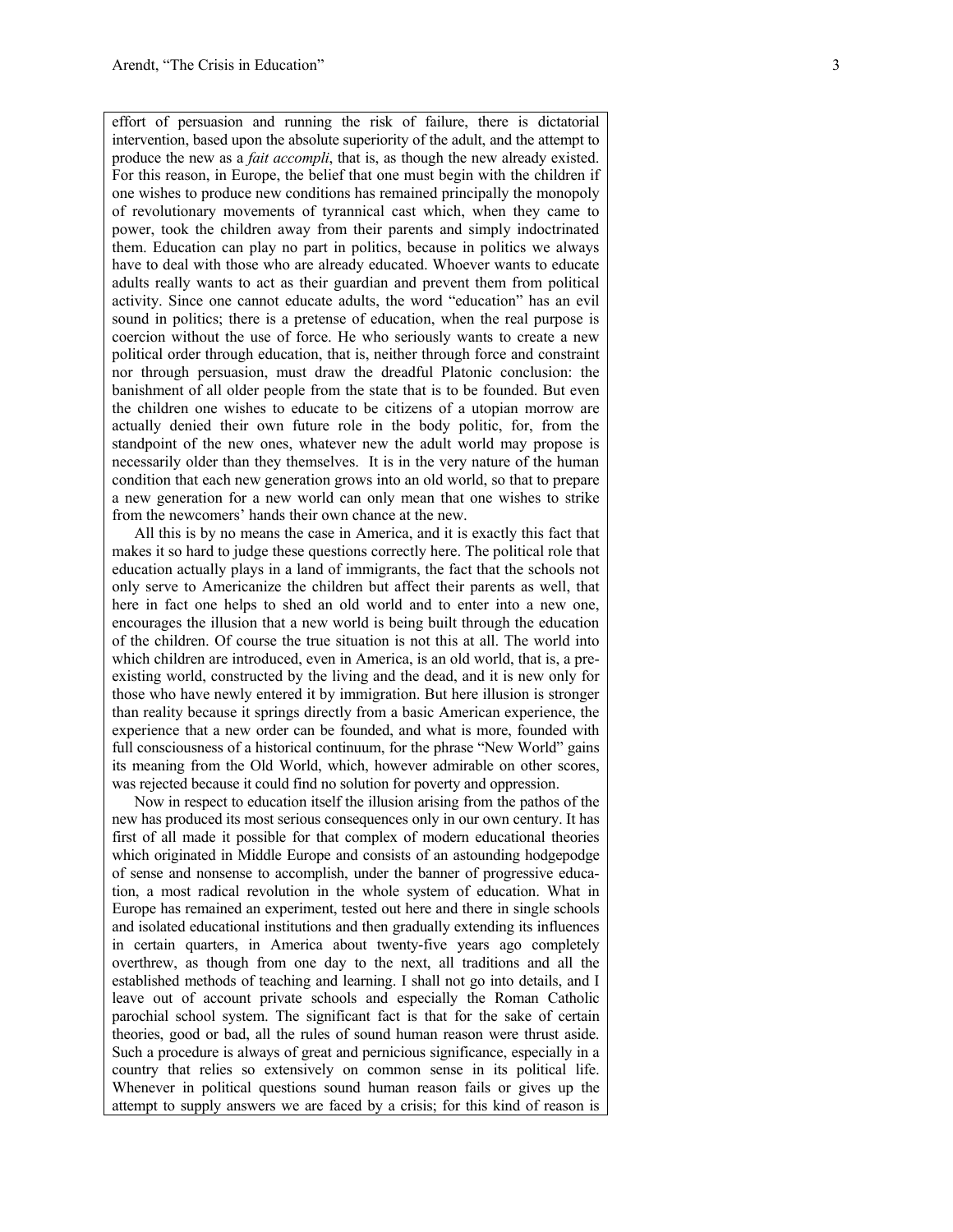really that common sense by virtue of which we and our five individual senses are fitted into a single world common to us all and by the aid of which we move about in it. The disappearance of 'common sense in the present day is the surest sign of the present-day crisis. In every crisis a piece of the world, something common to us all, is destroyed. The failure of common sense, like a divining rod, points to the place where such a cave-in has occurred.

In any case the answer to the question of why Johnny can't read or to the more general question of why the scholastic standards of the average American school lag so very far behind the average standards in actually all the countries of Europe is not, unfortunately, simply that this country is young and has not yet caught up with the standards of the Old World but, on the contrary, that this country in this particular field is the most "advanced" and most modern in the world. And this is true in a double sense: nowhere have the education problems of a mass society become so acute, and nowhere else have the most modern theories in the realm of pedagogy been so uncritically and slavishly accepted. Thus the crisis in American education, on the one hand, announces the bankruptcy of progressive education and, on the other, presents a problem of immense difficulty because it has arisen under the conditions and in response to the demands of a mass society.

In this connection we must bear in mind another more general factor which did not, to be sure, cause the crisis but which has aggravated it to a remarkable degree, and this is the unique role the concept of equality plays and always has played in American life. Much more is involved in this than equality before the law, more too than the leveling of class distinctions, more even than what is expressed in the phrase "equality of opportunity," though that has a greater significance in this connection because in the American view a right to education is one of the inalienable civic rights. This last has been decisive for the structure of the public school system in that secondary schools in the European sense exist only as exceptions. Since compulsory school attendance extends to the age of sixteen, every child must enter high school, and the high school therefore is basically a kind of continuation of primary school. As a result of this lack of a secondary school the preparation for the college course has to be supplied by the colleges themselves, whose curricula therefore suffer from a chronic overload, which in turn affects the quality of the work done there.

At first glance one might perhaps think that this anomaly lies in the very nature of a mass society in which education is no longer a privilege of the wealthy classes. A glance at England, where, as everyone knows, secondary education has also been made available in recent years to all classes of the population, will show that this is not the case. For there at the end of primary school, with students at the age of eleven, has been instituted the dreaded examination that weeds out all but some ten per cent of the scholars suited for higher education. The rigor of this selection was not accepted even in England without protest; in America it would have been simply impossible. What is aimed at in England is "meritocracy," which is clearly once more the establishment of an oligarchy, this time not of wealth or of birth but of talent. But this means, even though people in England may not be altogether clear about it, that the country even under a socialist government will continue to be governed as it has been from time out of mind, that is, neither as a monarchy nor as a democracy but as an oligarchy or aristocracy the latter in case one takes the view that the most gifted are also the best, which is by no means a certainty. In America such an almost physical division of the children into gifted and ungifted would be considered intolerable. Meritocracy contradicts the principle of equality, of an equalitarian democracy, no less than any other oligarchy.

Thus what makes the educational crisis in American so es peciall y acute is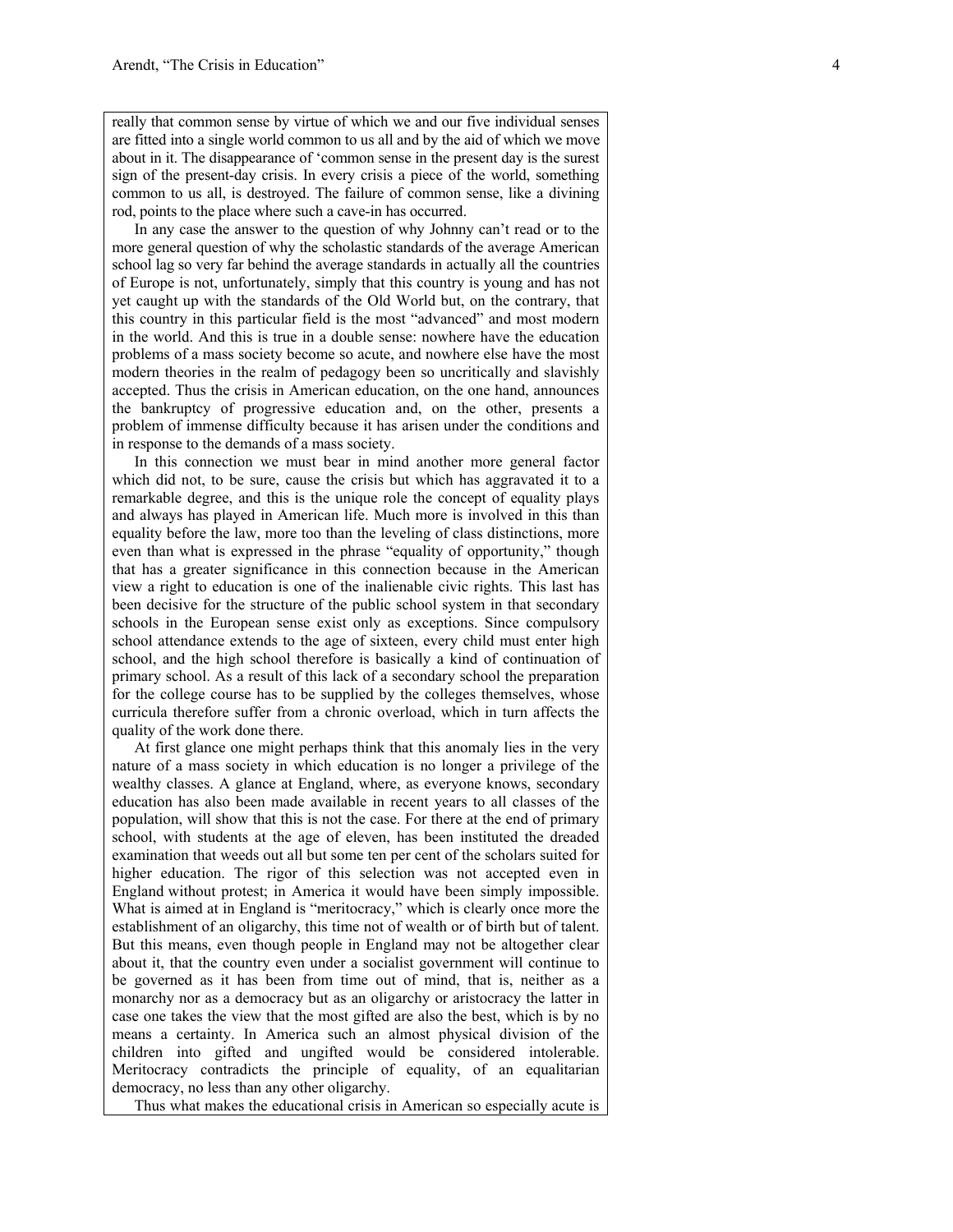the political temper of the country, which of itself struggles to equalize or to erase as far as possible the difference between young and old, between– the gifted and the ungifted, finally between children and adults, particularly between pupils and teachers. It is obvious that such an equalization can actually be accomplished only at the cost of the teacher's authority and at the expense of the gifted among the students. However, it is equally obvious, at least to anyone who has ever come in contact with the American educational system, that this difficulty, rooted in the political attitude of the country, also has great advantages, not simply of a human kind but educationally speaking as well; in any case these general factors cannot explain the crisis in which we presently find ourselves nor justify the measures through which that crisis has been precipitated.

**II** 

These ruinous measures can be schematically traced back to three basic assumptions, all of which are only too familiar. The *first* is that there exist a child's world and a society formed among children that are autonomous and must insofar as possible be left to them to govern. Adults are only there to help with this government. The authority that tells the individual child what to do and what not to do rests with the child group itself–and this produces, among other consequences, a situation in which the adult stands helpless before the individual child and out of contact with him. He can only tell him to do what he likes and then prevent the worst from happening. The real and normal relations between children and adults, arising from the fact that people of all ages are always simultaneously together in the world, are thus broken off. And so it is of the essence of this first basic assumption that it takes into account only the group and not the individual child.

As for the child in the group, he is of course rather worse off than before. For the authority of a group, even a child group, is always considerably stronger and more tyrannical than the severest authority of an individual person can ever be. If one looks at it from the standpoint of the individual child, his chances to rebel or to do anything on his own hook are practically nil; he no longer finds himself in a very unequal contest with a person who has, to be sure, absolute superiority over him but in contest with whom he can nevertheless count on the solidarity of other children, that is, of his own kind; rather he is in the position, hopeless by definition, of a minority of one confronted by the absolute majority of all the others. There are very few grown people who can endure such a situation, even when it is not supported by external means of compulsion; children are simply and utterly incapable of it.

Therefore by being emancipated from the authority of adults the child has not been freed but has been subjected to a much more terrifying and truly tyrannical authority, the tyranny of the majority. In any case the result is that the children have been so to speak banished from the world of grown-ups. They are either thrown back upon themselves or handed over to the tyranny of their own group, against which, because of its numerical superiority, they cannot rebel, with which, because they are children, they cannot reason, and out of which they cannot flee to any other world because the world of adults is barred to them. The reaction of the children to this pressure tends to be either conformism or juvenile delinquency, and is frequently a mixture of both.

The *second* basic assumption which has come into question in the present crisis has to do with teaching. Under the influence of modern psychology and the tenets of pragmatism, pedagogy has developed into a science of teaching in general in such a way as to be wholly emancipated from the actual material to be taught. A teacher, so it was thought, is a man who can simply teach anything; his training is in teaching, not in the mastery of any particular sub-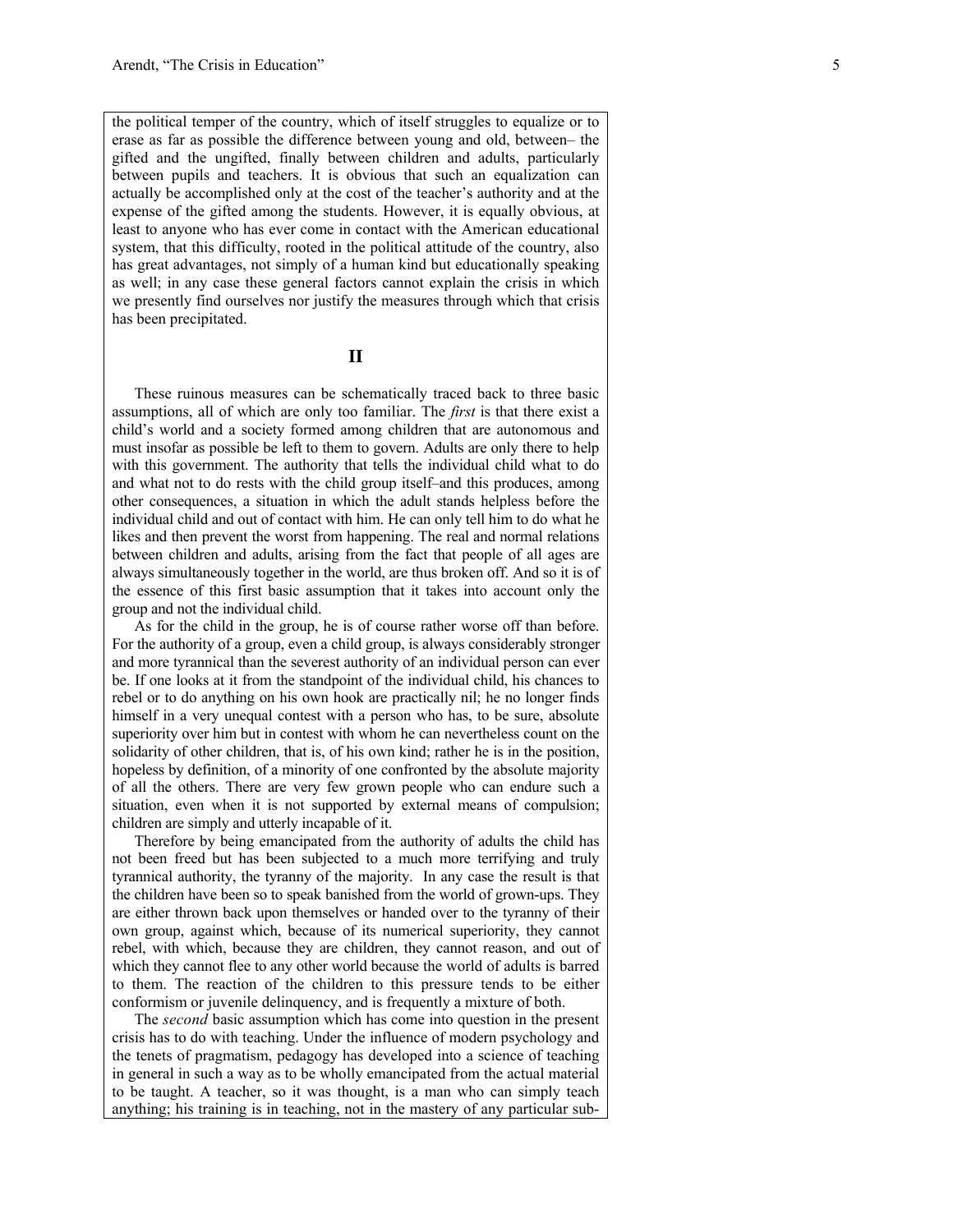ject. This attitude, as we shall presently see, is naturally very closely connected with a basic assumption about learning. Moreover, it has resulted in recent decades in a most serious neglect of the training of teachers in their own subjects, especially in the public high schools. Since the teacher does not need to know his own subject, it not infrequently happens that he is just one hour ahead of his class in knowledge. This in turn means not only that the students are actually left to their own resources but that the most legitimate source of the teacher's authority as the person who, turn it whatever way one will, still knows more and can do more than oneself is no longer effective. Thus the non-authoritarian teacher, who would like to abstain from all methods of compulsion because he is able to rely on his own authority, can no longer exist.

But this pernicious role that pedagogy and the teachers' colleges are playing in the present crisis was only possible because of a modern theory about learning. This was, quite simply, the logical application of the *third*  basic assumption in our context, an assumption which the modern world has held for centuries and which found its systematic conceptual expression in pragmatism. This basic assumption is that you can know and understand only what you have done yourself, and its application to education is as primitive as it is obvious: to substitute, insofar as possible, doing for learning. The reason that no importance was attached to the teacher's mastering his own subject was the wish to compel him to the exercise of the continuous activity of learning so that he would not, as they said, pass on "dead knowledge" but, instead, would constantly demonstrate how it is produced. The conscious intention was not to teach knowledge but to inculcate a skill, and the result was a kind of transformation of institutes for learning into vocational institutions which have been as successful in teaching how to drive a car or how to use a typewriter or, even more important for the "art" of living, how to get along with other people and to be popular, as they have been unable to make the children acquire the normal prerequisites of a standard curriculum.

However, this description is at fault, not only because it obviously exaggerates in order to drive home a point, but because it fails to take into account how in this process special importance was attached to obliterating as far as possible the distinction between play and work–in favor of the former. Play was looked upon as the liveliest and most appropriate way for the child to behave in the world, as the only form of activity that evolves spontaneously from his existence as a child. Only what can be learned through play does justice to this liveliness. The child's characteristic activity, so it was thought, lies in play; learning in the old sense, by forcing a child into an attitude of passivity, compelled him to give up his own playful initiative.

The close connection between these two things–the substitution of doing for learning and of playing for working–is directly illustrated by the teaching of languages: the child is to learn by speaking, that is by doing, not by studying grammar and syntax; in other words he is to learn a foreign language in the same way that as an infant he learned his own language: as though at play and in the uninterrupted continuity of simple existence. Quite apart from the question of whether this is possible or not–it is possible, to a limited degree, only when one can keep the child all day long in the foreign-speaking environment–it is perfectly clear that this procedure consciously attempts to keep the older child as far as possible at the infant level. The very thing that should prepare the child for the world of adults, the gradually acquired habit of work and of not-playing, is done away with in favor of the autonomy of the world of childhood.

Whatever may be the connection between doing and knowing, or whatever the validity of the pragmatic formula, its application to education, that is, to the wa y the child learns, tends to make absolute the world of childhood in just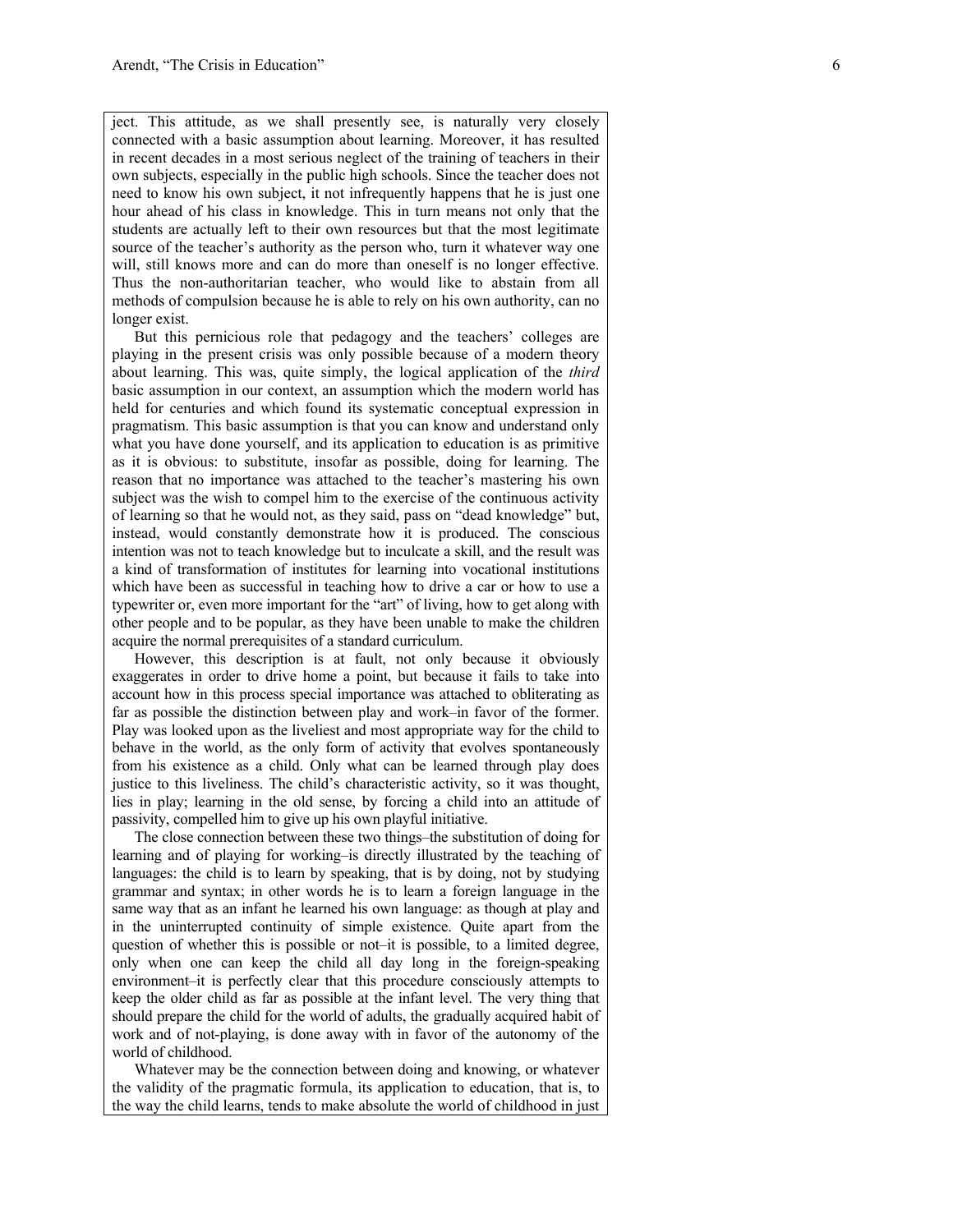the same way that we noted in the case of the first basic assumption. Here, too, under the pretext of respecting the child's independence, he is debarred from the world of grown-ups and artificially kept in his own; so far as that can be called a world. This holding back of the child is artificial because it breaks off the natural relationship between grown-ups and children, which consists among other things in teaching and learning, and because at the same time it belies the fact that the child is a developing human being, that childhood is a temporary stage, a preparation for adulthood.

The present crisis in America results from the recognition of the destructiveness of these basic assumptions and a desperate attempt to reform the entire educational system, that is, to transform it completely. In doing this what is actually being attempted–except for the plans for an immense increase in the facilities for training in the physical sciences and in technology–is nothing but restoration: teaching will once more be conducted with authority; play is to stop in school hours, and serious work is once more to be done; emphasis will shift from extracurricular skills to knowledge prescribed by the curriculum; finally there is even talk of transforming the present curricula for teachers so that the teachers themselves will have to learn something before being turned loose on the children.

These proposed reforms, which are still in the discussion stage and are of purely American interest, need not concern us here. Nor can I discuss the more technical, yet in the long run perhaps even more important question of how to reform the curricula of elementary and secondary schools in all countries so as to bring them up to the entirely new requirements of the present world. What is of importance to our argument is a twofold question. Which aspects of the modern world and its crisis have actually revealed themselves in the educational crisis, that is, what are the true reasons that for decades things could be said and done in such glaring contradiction to common sense? And, second, what can we learn from this crisis for the essence of education–not in the sense that one can always learn from mistakes what ought not to be done, but rather by reflecting on the role that education plays in every civilization, that is on the obligation that the existence of children entails for every human society. We shall begin with the second question.

## **III**

A crisis in education would at any time give rise to serious concern even if it did not reflect, as in the present instance it does, a more general crisis and instability in modern society. For education belongs among the most elementary and necessary activities of human society, which never remains as it is but continuously renews itself through birth, through the arrival of new human beings. These newcomers, moreover, are not finished but in a state of becoming. Thus the child, the subject of education, has for the educator a double aspect: he is new in a world that is strange to him and he is in process of becoming, he is a new human being and he is a becoming human being. This double aspect is by no means self-evident and it does not apply to the animal forms of life; it corresponds to a double relationship, the relationship to the world on the one hand and to life on the other. The child shares the state of becoming with all living things; in respect to life and its development, the child is a human being in process of becoming, just as a kitten is a cat in process of becoming. But the child is new only in relation to a world that was there before him, that will continue after his death, and in which he is to spend his life. If the child were not a newcomer in this human world but simply a not yet finished living creature, education would be just a function of life and would need to consist in nothing save that concern for the sustenance of life and that training and practice in living that all animals assume in respect to their young.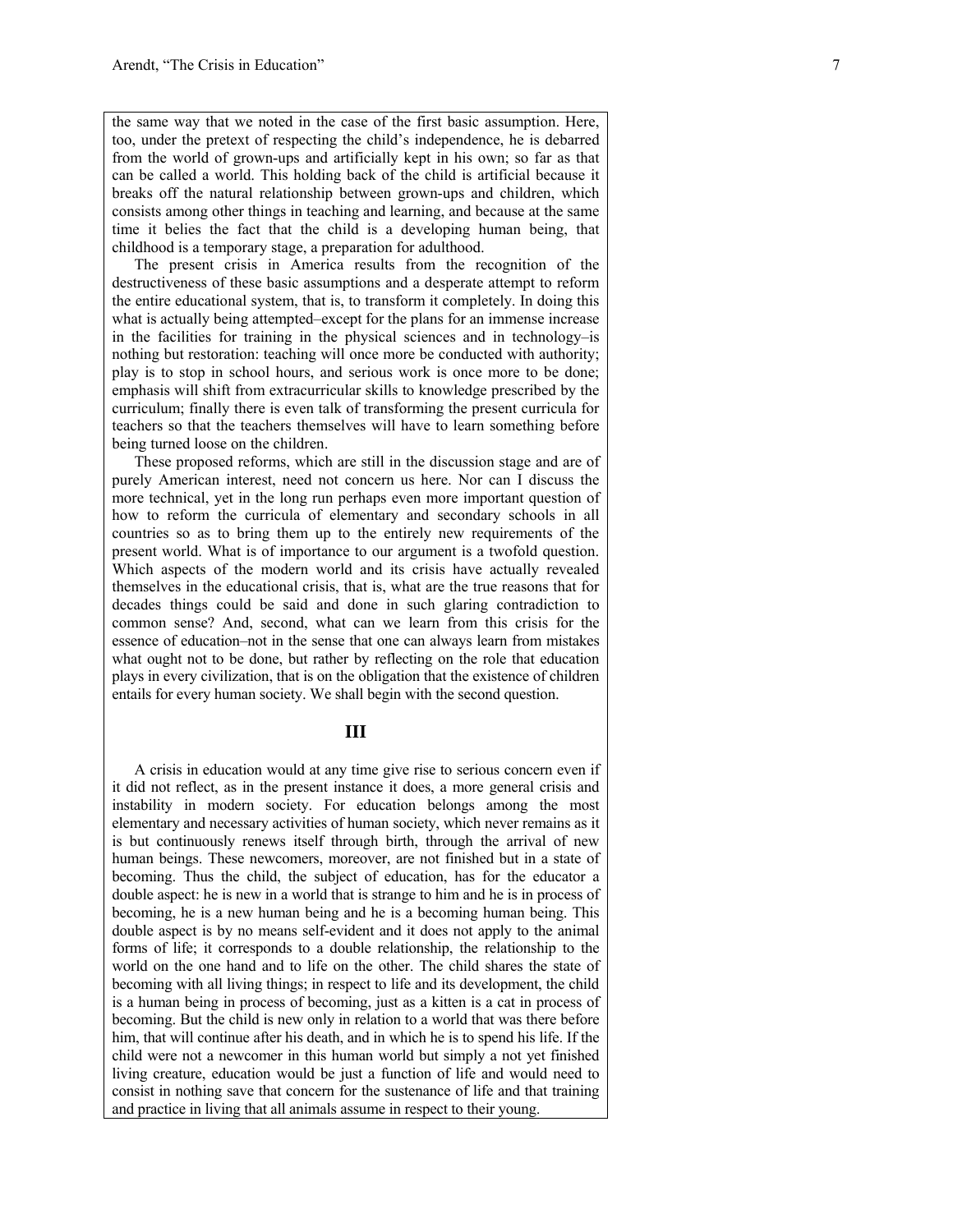Human parents, however, have not only summoned their children into life through conception and birth, they have simultaneously introduced them into a world. In education they assume responsibility for both, for the life and development of the child and for the continuance of the world. These two responsibilities do not by any means coincide; they may indeed come into conflict with each other. The responsibility for the development of the child turns in a certain sense against the world: the child requires special protection and care so that nothing destructive may happen to him from the world. But the world, too, needs protection to keep it from being overrun and destroyed by the onslaught of the new that bursts upon it with each new generation.

Because the child must be protected against the world, his traditional place is in the family, whose adult members daily return back from the outside world and withdraw into the security of private life within four walls. These four walls, within which people's private family life is lived, constitute a shield against the world and specifically against the public aspect of the world. They enclose a secure place, without which no living thing can thrive. This holds good not only for the life of childhood but for human life in general. Wherever the latter is consistently exposed to the world without the protection of privacy and security its vital quality is destroyed. In the public world, common to all, persons count, and so does work, that is, the work of our hands that each of us contributes to our common world; but life *qua* life does not matter there. The world cannot be regardful of it, and it has to be hidden and protected from the world.

Everything that lives, not vegetative life alone, emerges from darkness and, however strong its natural tendency to thrust itself into the light, it nevertheless needs the security of darkness to grow at all. This may indeed be the reason that children of famous parents so often turn out badly. Fame penetrates the four walls, invades their private space, bringing with it, especially in present-day conditions, the merciless glare of the public realm, which floods everything in the private lives of those concerned, so that the children no longer have a place of security where they can grow. But exactly the same destruction of the real living space occurs wherever the attempt is made to turn the children themselves into a kind of world. Among these peer groups then arises public life of a sort and, quite apart from the fact that it is not a real one and that the whole attempt is a sort of fraud, the damaging fact remains that children –that is, human beings in process of becoming but not yet complete–are thereby forced to expose themselves to the light of a public existence.

That modern education, insofar as it attempts to establish a world of children, destroys the necessary conditions for vital development and growth seems obvious. But that such harm to the developing child should be the result of modern education strikes one as strange indeed, for this education maintained that its exclusive aim was to serve the child and rebelled against the methods of the past because these had not sufficiently taken into account the child's inner nature and his needs. "The Century of the Child," as we may recall, was going to emancipate the child and free him from the standards derived from the adult world. Then how could it happen that the most elementary conditions of life necessary for the growth and development of the child were overlooked or simply not recognized? How could it happen that the child was exposed to what more than anything else characterized the adult world, its public aspect, after the decision had just been reached that the mistake in all past education had been to see the child as nothing but an undersized grown-up?

The reason for this strange state of affairs has nothing directly to do with education; it is rather to be found in the judgments and prejudices about the nature of private life and public world and their relation to each other which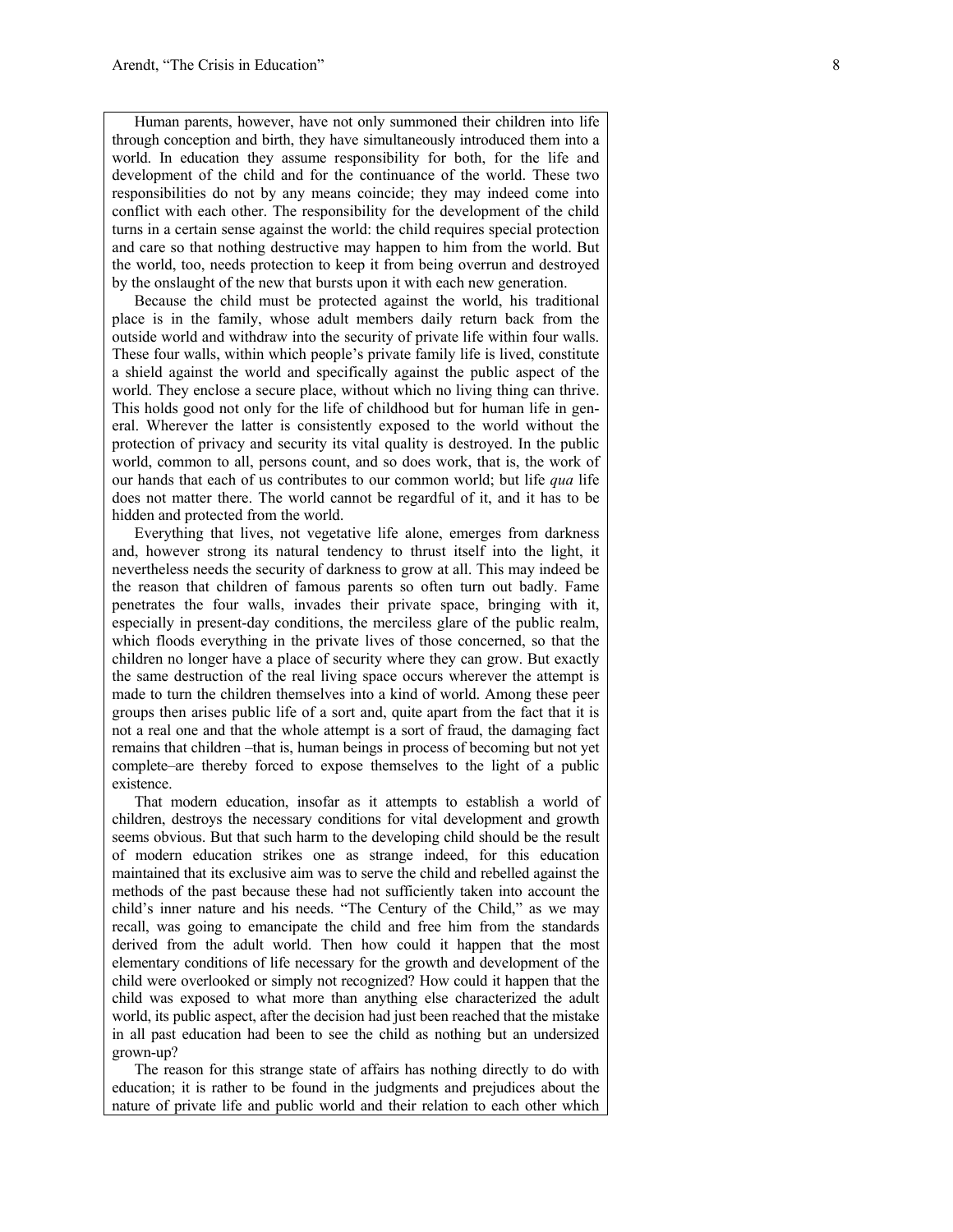have been characteristic of modern society since the beginning of modern times and which educators, when they finally began, relatively late, to modernize education, accepted as self-evident assumptions without being aware of the consequences they must necessarily have for the life of the child. It is the peculiarity of modern society, and by no means a matter of course, that it regards life, that is, the earthly life of the individual as well as the family, as the highest good; and for this reason, in contrast to all previous centuries, emancipated this life and all the activities that have to do with its preservation and enrichment from the concealment of privacy and exposed them to the light of the public world. This is the real meaning of the emancipation of workers and women, not as persons, to be sure, but insofar as they fulfill a necessary function in the life-process of society.

The last to be affected by this process of emancipation were the children, and the very thing that had meant a true liberation for the workers and the women–because they were not only workers and women but persons as well, who therefore had a claim on the public world, that is, a right to see and be seen in it, to speak and be heard–was an abandonment and betrayal in the case of the children, who are still at the stage where the simple fact of life and growth outweighs the factor of personality. The more completely modem society discards the distinction between what is private and what is public, between what can thrive only in concealment and what needs to be shown to all in the full light of the public world, the more, that is, it introduces between the private and the public a social sphere in which the private is made public and vice versa, the harder it makes things for its children, who by nature require the security of concealment in order to mature undisturbed.

However serious these infringements of the conditions for vital growth may be, it is certain that they were entirely unintentional; the central aim of all modern education efforts has been the welfare of the child, a fact that is, of course, no less true even if the efforts made have not always succeeded in promoting the child's welfare in the way that was hoped. The situation is entirely different in the sphere of educational tasks directed no longer toward the child but toward the young person, the newcomer and stranger, who has been born into an already existing world which he does not know. These tasks are primarily, but not exclusively, the responsibility of the schools; they have to do with teaching and learning; the failure in this field is the most urgent problem in America today. What lies at the bottom of it?

Normally the child is first introduced to the world in school. Now school is by no means the world and must not pretend to be; it is rather the institution that we interpose between the private domain of home and the world in order to make the transition from the family to the world possible at all. Attendance there is required not by the family but by the state, that is by the public world, and so, in relation to the child, school in a sense represents the world, although it is not yet actually the world. At this stage of education adults, to be sure, once more assume a responsibility for the child, but by now it is not so much responsibility for the vital welfare of a growing thing as for what we generally call the free development of characteristic qualities and talents. This, from the general and essential point of view, is the uniqueness that distinguishes every human being from every other, the quality by virtue of which he is not only a stranger in the world but something that has never been here before.

Insofar as the child is not yet acquainted with the world, he must be gradually introduced to it; insofar as he is new, care must be taken that this new thing comes to fruition in relation to the world as it is. In any case, however, the educators here stand in relation to the young as representatives of a world for which they must assume responsibility although they themselves did not make it, and even though they may, secretly or openly,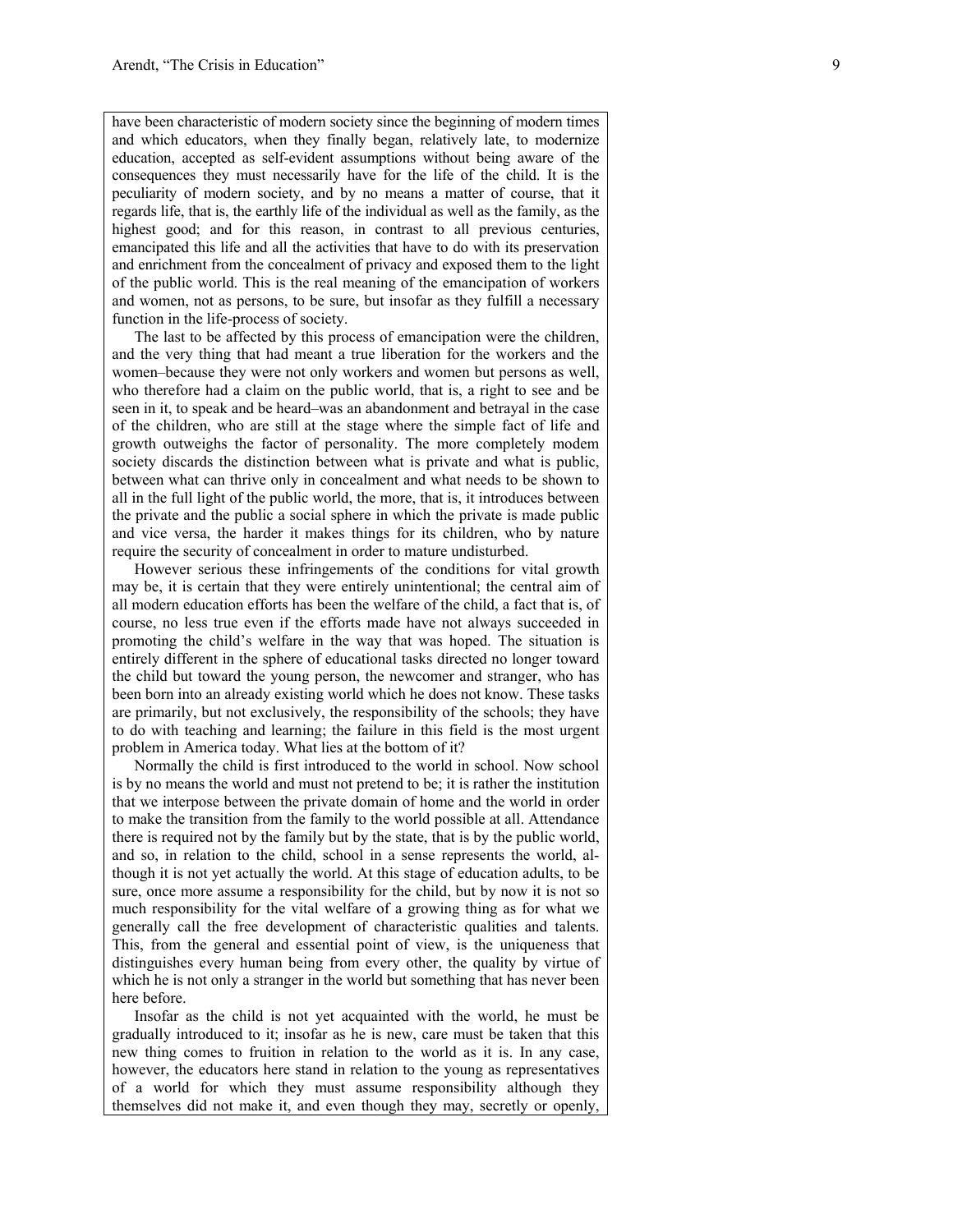wish it were other than it is. This responsibility is not arbitrarily imposed upon educators; it is implicit in the fact that the young are introduced by adults into a continuously changing world. Anyone who refuses to assume joint responsibility for the world should not have children and must not be allowed to take part in educating them.

In education this responsibility for the world takes the form of authority. The authority of the educator and the qualifications of the teacher are not the same thing. Although a measure of qualification is indispensable for authority, the highest possible qualification can never by itself beget authority. The teacher's qualification consists in knowing the world and being able to instruct others about it, but his authority rests on his assumption of responsibility for that world. Vis-a-vis the child it is as though he were a representative of all adult inhabitants, pointing out the details and saying to the child: This is our world.

Now we all know how things stand today in respect to authority. Whatever one's attitude toward this problem may be, it is obvious that in public and political life authority either plays no role at all–for the violence and terror exercised by the totalitarian countries have, of course, nothing to do with authority–or at most plays a highly contested role. This, however, simply means, in essence, that people do not wish to require of anyone or to entrust to anyone the assumption of responsibility for everything else, for wherever true authority existed it was joined with responsibility for the course of things in the world. If we remove authority from political and public life, it may mean that from now on an equal responsibility for the course of the world is to be required of everyone. But it may also mean that the claims of the world and the requirements of order in it are being consciously or unconsciously repudiated; all responsibility for the world is being rejected, the responsibility for giving orders no less than for obeying them. There is no doubt that in the modern loss of authority both intentions play a part and have often been simultaneously and inextricably at work together.

In education, on the contrary, there can be no such ambiguity in regard to the present-day loss of authority. Children cannot throw off educational authority, as though they were in a position of oppression by an adult majority– though even this absurdity of treating children as an oppressed minority in need of liberation has actually been tried out in modern educational practice. Authority has been discarded by the adults, and this can mean only one thing: that the adults refuse to assume responsibility for the world into which they have brought the children.

There is of course a connection between the loss of authority in public and political life and in the private pre-political realms of the family and the school. The more radical the distrust of authority becomes in the public sphere, the greater the probability naturally becomes that the private sphere will not remain inviolate. There is this additional fact, and it is very likely the decisive one, that from time out of mind we have been accustomed in our tradition of political thought to regard the authority of parents over children, of teachers over pupils, as the model by which to understand political authority. It is just this model, which can be found as early as Plato and Aristotle, that makes the concept of authority in politics so extraordinarily ambiguous. It is based, first of all, on an absolute superiority such as can never exist among adults and which, from the point of view of human dignity, must never exist. In the second place, following the model of the nursery, it is based on a purely temporary superiority and therefore becomes self-contradictory if it is applied to relations that are not temporary by nature –such as the relations of the rulers and the ruled. Thus it lies in the nature of the matter–that is, both in the nature of the present crisis in authority and in the nature of our traditional political thought–that the loss of authority which be gan in the political s phere should end in the private one; and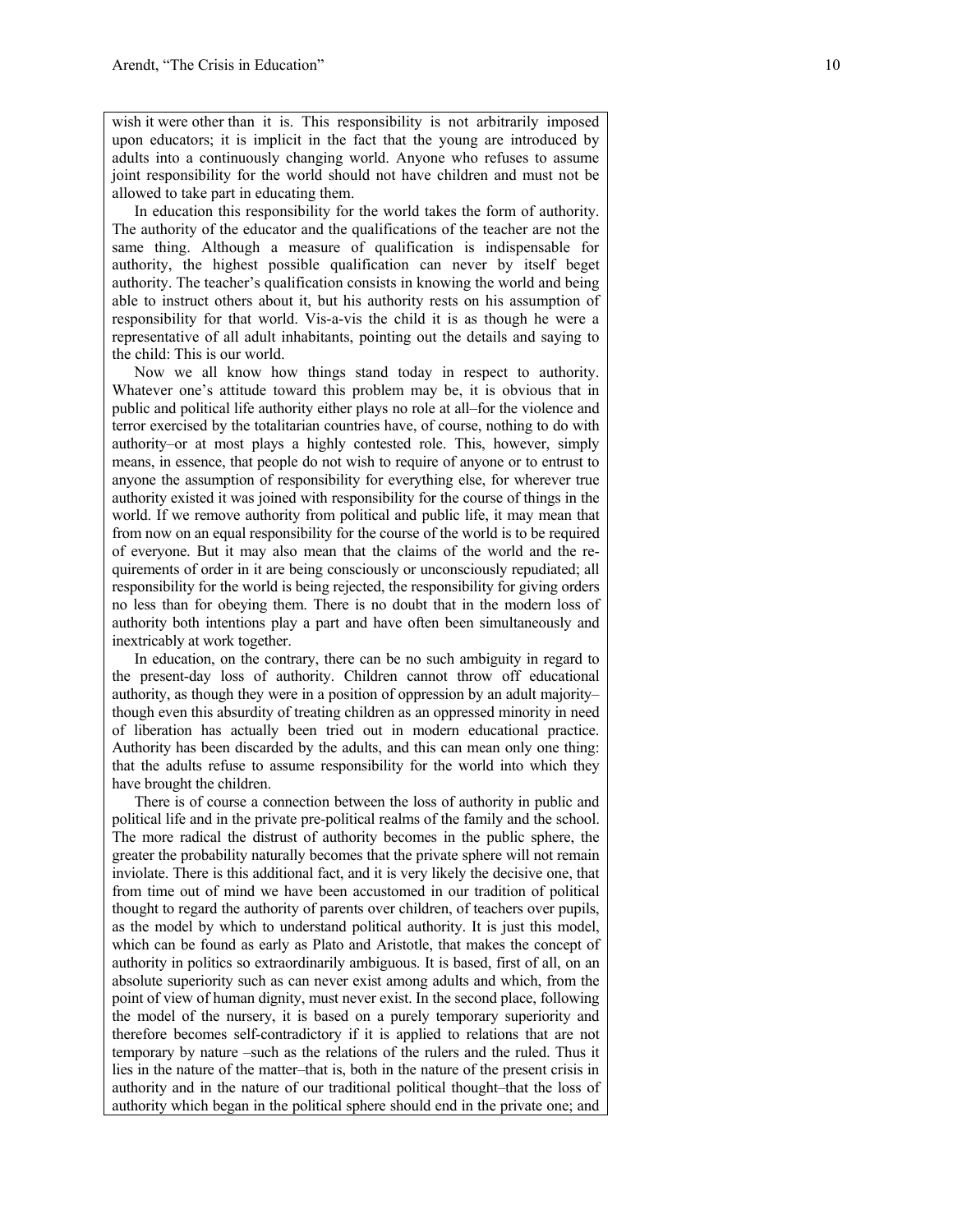it is naturally no accident that the place where political authority was first undermined, that is, in America, should be the place where the modem crisis in education makes itself most strongly felt.

The general loss of authority could, in fact, hardly find more radical expression than by its intrusion into the pre-political sphere, where authority seemed dictated by nature itself and independent of all historical changes and political conditions. On the other hand, modern man could find no clearer expression for his dissatisfaction with the world, for his disgust with things as they are, than by his refusal to assume, in respect to his children, responsibility for all this. It is as though parents daily said: "In this world even we are not very securely at home; how to move about in it, what to know, what skills to master, are mysteries to us too. You must try to make out as best you can; in any case you are not entitled to call us to account. We are innocent, we wash our hands of you."

This attitude has, of course, nothing to do with that revolutionary desire for a new order in the world – *Novus Ordo Seclorum* – which once animated America; it is rather a symptom of that modern estrangement from the world which can be seen everywhere but which presents itself in especially radical and desperate form under the conditions of a mass society. It is true that modem educational experiments, not in America alone, have struck very revolutionary poses, and this has, to a certain degree, increased the difficulty of clearly recognizing the situation and caused a certain degree of confusion in the discussion of the problem; for in contradiction to all such behavior stands the unquestionable fact that so long as America was really animated by that spirit she never dreamed of initiating the new order with education but, on the contrary, remained conservative in educational matters.

To avoid misunderstanding: it seems to me that conservatism, in the sense of conservation, is of the essence of the educational activity, whose task is always to cherish and protect something the child against the world, the world against the child, the new against the old, the old against the new. Even the comprehensive responsibility for the world that is thereby assumed implies, of course, a conservative attitude. But this holds good only for the realm of education, or rather for the relations between grown-ups and children, and not for the realm of politics, where we act among and with adults and equals. In politics this conservative attitude–which accepts the world as it is, striving only to preserve the status quo–can only lead to destruction, because the world, in gross and in detail, is irrevocably delivered up to the ruin of time unless human beings are determined to intervene, to alter, to create what is new. Hamlet's words, "The time is out of joint. O cursed spite that ever I was born to set it right," are more or less true for every new generation, although since the beginning of our century they have perhaps acquired a more persuasive validity than before.

Basically we are always educating for a world that is or is becoming out of joint, for this is the basic human situation, in which the world is created by mortal hands to serve mortals for a limited time as home. Because the world is made by mortals it wears out; and because it continuously changes its inhabitants it runs the risk of becoming as mortal as they. To preserve the world against the mortality of its creators and inhabitants it must be constantly set right anew. The problem is simply to educate in such a way that a setting–right remains actually possible, even though it can, of course, never be assured. Our hope always hangs on the new which every generation brings; but precisely because we can base our hope only on this, we destroy everything if we so try to control the new that we, the old, can dictate how it will look. Exactly for the sake of what is new and revolutionary in every child, education must be conservative; it must preserve this newness and introduce it as a new thing into an old world, which, however revolutionary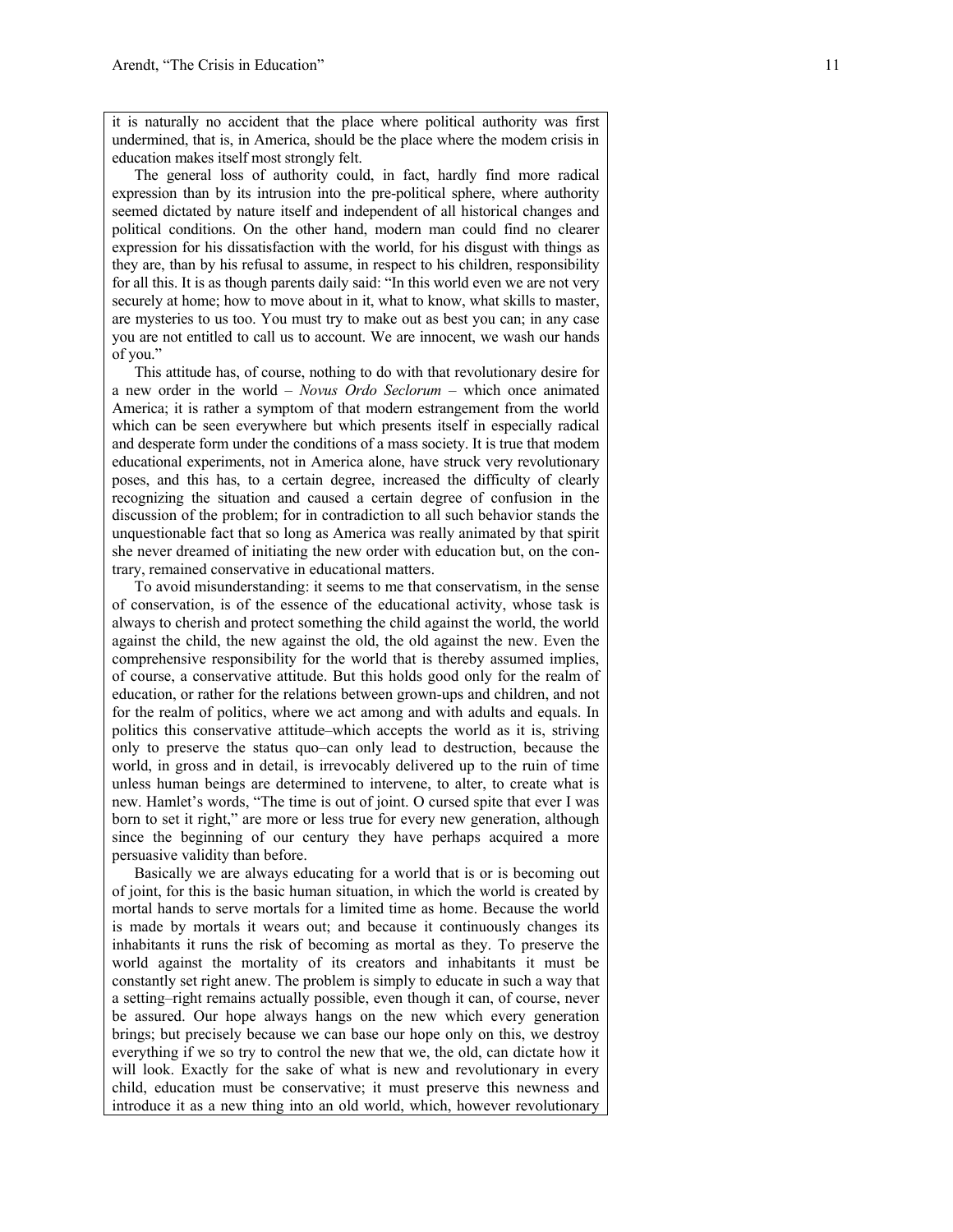its actions may be, is always, from the standpoint of the next generation, superannuated and close to destruction.

## **IV**

The real difficulty in modern education lies in the fact that, despite all the fashionable talk about a new conservatism, even that minimum of conservation and the conserving attitude without which education is simply not possible is in our time extraordinarily hard to achieve There are very good reasons for this The crisis of authority in education is most closely connected with the crisis of tradition, that is with the crisis in our attitude toward the realm of the past. This aspect of the modern crisis is especially hard for the educator to bear, because it is his task to mediate between the old and the new, so that his very profession requires of him an extraordinary respect for the past. Through long centuries, i.e., throughout the combined period of Roman-Christian civilization, there was no need for him to become aware of this special quality in himself because reverence for the past was an essential part of the Roman frame of mind, and this was not altered or ended by Christianity, but simply shifted onto different foundations.

It was of the essence of the Roman attitude (though this was by no means true of every civilization or even of the Western tradition taken as a whole) to consider the past *qua* past as a model, ancestors, in every instance, as guiding examples for their descendants; to believe that all greatness lies in what has been, and therefore that the most fitting human age is old age, the man grown old, who, because he is already almost an ancestor, may serve as a model for the living. All this stands in contradiction not only to our world and to the modem age from the Renaissance on, but, for example, to the Greek attitude toward life as well. When Goethe said that growing old is "the gradual withdrawal from the world of appearances," his was a comment made in the spirit of the Greeks, for whom being and appearing coincide. The Roman attitude would have been that precisely in growing old and slowly disappearing from the community of mortals man reaches his most characteristic form of being, even though, in respect to the world of appearances, he is in the process of disappearing; for only now can he approach the existence in which he will be an authority for others.

With the undisturbed background of such a tradition, in which education has a political function (and this was a unique case), it is in fact comparatively easy to do the right thing in matters of education without even pausing to consider what one is really doing, so completely is the specific ethos of the educational principle in accord with the basic ethical and moral convictions of society at large. To educate, in the words of Polybius, was simply "to let you see that you are altogether worthy of your ancestors," and in this business the educator could be a "fellow-contestant" and a "fellow-workman" because he too, though on a different level, went through life with his eyes glued to the past. Fellowship and authority were in this case indeed but the two sides of the same matter, and the teacher's authority was firmly grounded in the encompassing authority of the past as such. Today, however, we are no longer in that position; and it makes little sense to act as though we still were and had only, as it were, accidentally strayed from the right path and were free at any moment to find our way back to it. This means that wherever the crisis has occurred in the modern world, one cannot simply go on nor yet simply turn back. Such a reversal will never bring us anywhere except to the same situation out of which the crisis has just arisen. The return would simply be a repeat performance–though perhaps different in form, since there are no limits to the possibilities of nonsense and capricious notions that can be decked out as the last word in science. On the other hand, simple, unreflective perseverance, whether it be pressin g forward in the crisis or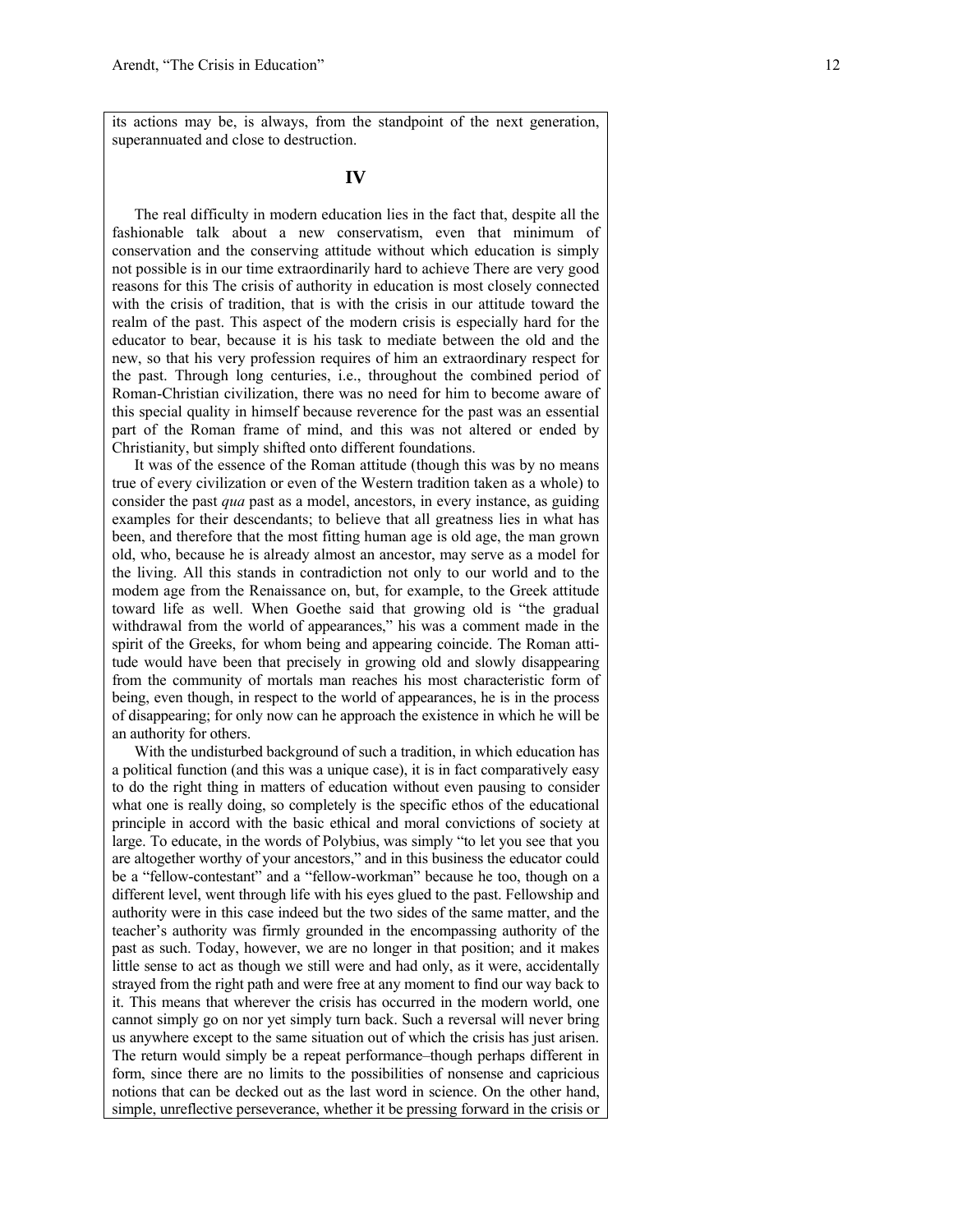adhering to the routine that blandly believes the crisis will not engulf its particular sphere of life, can only, because it surrenders to the course of time, lead to ruin; it can only, to be more precise, increase that estrangement from the world by which we are already threatened on all sides. Consideration of the principles of education must take into account this process of estrangement from the world; it can even admit that we are here presumably confronted by an automatic process, provided only that it does not forget that it lies within the power of human thought and action to interrupt and arrest such processes.

The problem of education in the modern world lies in the fact that by its very nature it cannot forgo either authority or tradition, and yet must proceed in a world that is neither structured by authority nor held together by tradition. That means, however, that not just teachers and educators, but all of us, insofar as we live in one world together with our children and with young people, must take toward them an attitude radically different from the one we take toward one another. We must decisively divorce the realm of education from the others, most of all from the realm of public, political life, in order to apply to it alone a concept of authority and an attitude toward the past which are appropriate to it but have no general validity and must not claim a general validity in the world of grown-ups.

In practice the first consequence of this would be a clear understanding that the function of the school is to teach children what the world is like and not to instruct them in the art of living. Since the world is old, always older than they themselves, learning inevitably turns toward the past, no matter how much living will spend itself in the present. Second, the line drawn between children and adults should signify that one can neither educate adults nor treat children as though they were grown up; but this line should never be permitted to grow into a wall separating children from the adult community as though they were not living in the same world and as though childhood were an autonomous human state, capable of living by its own laws. Where the line between childhood and adulthood falls in each instance cannot be determined by a general rule; it changes often, in respect to age, from country to country, from one civilization to another, and also from individual to individual. But education, as distinguished from learning, must have a predictable end. In our civilization this end probably coincides with graduation from college rather than with graduation from high school, for the professional training in universities or technical schools, though it always has something to do with education, is nevertheless in itself a kind of specialization. It no longer aims to introduce the young person to the world as a whole, but rather to a particular, limited segment of it. One cannot educate without at the same time teaching; an education without learning is empty and therefore degenerates with great ease into moral emotional rhetoric. But one can quite easily teach without educating, and one can go on learning to the end of one's days without for that reason becoming educated. All these are particulars, however, that must really be left to the experts and the pedagogues.

What concerns us all and cannot therefore be turned over to the special science of pedagogy is the relation between grown-ups and children in general or, putting it in even more general and exact terms, our attitude toward the fact of natality: the fact that we have all come into the world by being born and that this world is constantly renewed through birth. Education is the point at which we decide whether we love the world enough to assume responsibility for it and by the same token save it from that ruin which, except for renewal, except for the coming of the new and young, would be inevitable. And education, too, is where we decide whether we love our children enough not to expel them from our world and leave them to their own devices, nor to strike from their hands their chance of undertakin g